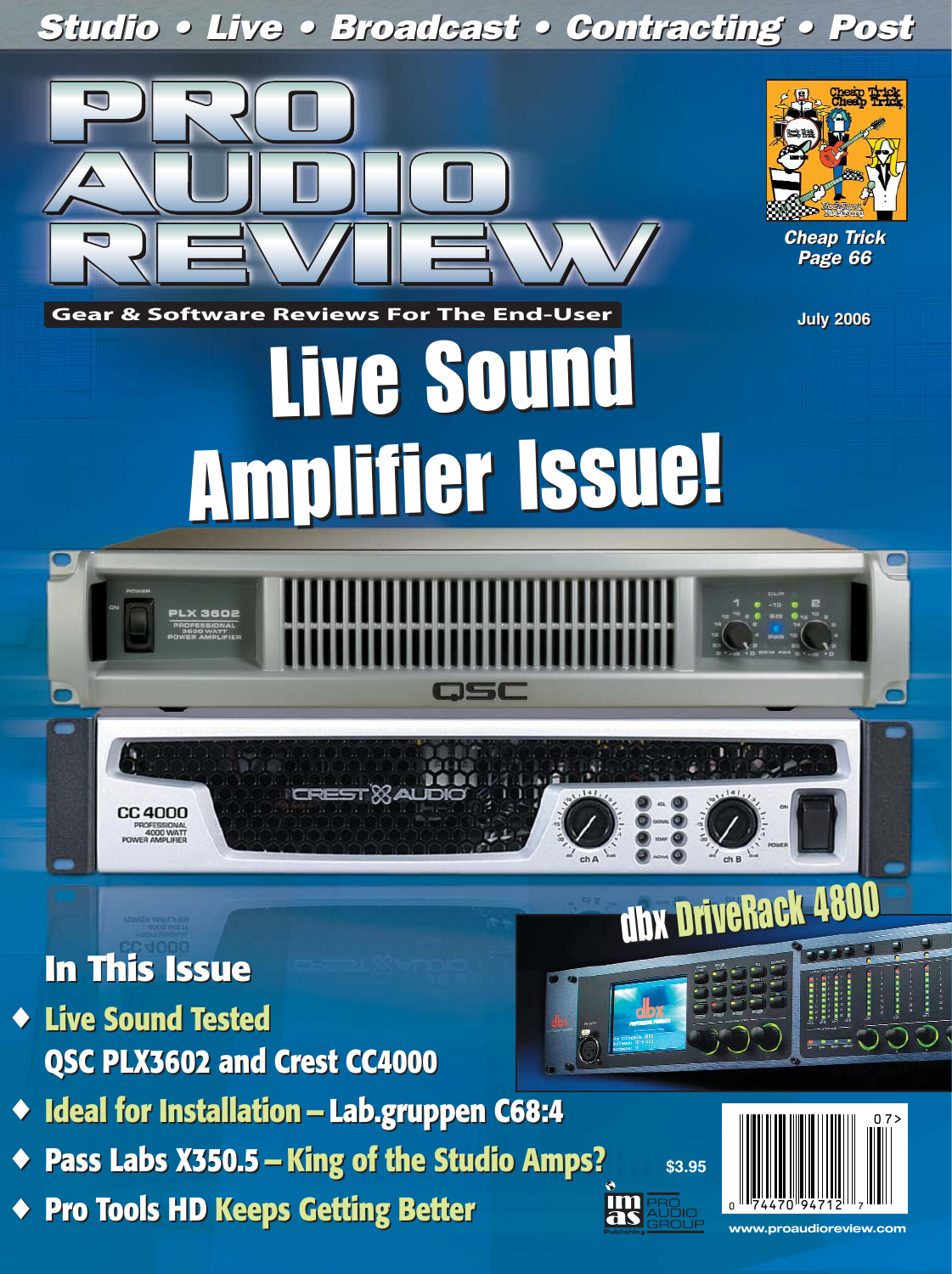## Contracting -

## BY DAVID RITTENHOUSE

**A**<br>**A** FriveRack 480, so in turn I will<br>review the new flagship for dbx,<br>the 4800. The 480 was a great<br>unit breaking new ground for dbx; but has DriveRack 480, so in turn I will review the new flagship for dbx, the 4800. The 480 was a great dbx changed and fixed some of its limitations? The bigger question here is, as most manufacturers tend to update their products from year to year, has dbx actually improved on their product or just put it in a prettier box? Can the 4800 turn heads and budgets like its predecessor? Let's find out what the hype is all about.

## FEATURES

The 4800 (\$4,999) starts off with a new, powerful 96 kHz DSP (which is switchable down to 48 kHz) engine. Dbx has kept the standard configuration of four inputs to eight outputs found on the 480 and from other competitors. These are improved upon by adding fully digital ins and outs via AES/EBU XLR connectivity. You can also order the 4800 with the optional CobraNet if desired. One of the hippest new features is the QVGA display that shows, in color, all the routing and processing in the signal chain. This, along with the new accessibility brought on by the integration of the HiQnet/System Architect, allows full labeling of all in and outs. No more chart sheets of program numbers and which output does what; it is all right on the screen in front of you. New to the 4800 is an output gain control knob on the face of the unit below each output meter. This knob also doubles as the mute for its output with a lighted ring denoting red for

## Fast Facts

■ Applications:

Live sound, sound reinforcement, installation

■ Key Features:

Four in/eight out; 96 kHz; onboard DSP; Ethernet HiQnet/System Architect control

- Price: \$4,999
- Contact:

dbx at 801-568-7660, www.drive-rack.com, www.dbxpro.com.

# dbx DriveRack 4800



mute and green for on. Within the 96 kHz DSP you have full band-pass filters, plus crossover and routing configurations with Bessel, Butterworth, and Linkwitz-Riley filters. Every input also has a 31-band graphic and a nine-band parametric EQ. You also have two selectable insert points per input and output for dynamics processing such

## IN USE

The 4800 has been with me for months now. It was only supposed to be on loan for a couple of shows but I could not let it leave. I have taken it out on everything from gospel acts to Baltimore Symphony Orchestra performances. It functions in a much more logical way than the old 480, with control and accessibility features

Now, it is great to talk about the control and functional ease of the 4800; but how does it sound? Well, in a word, great!

as the classic dbx compression and limiting, noise gates, de-essers, AutoWarmth (dbx says – 'AutoWarmth is a dynamic enhancement designed to compensate for the ears' loss in low frequency response as the signal level decreases'), subharmonic synthesis and advanced feedback suppression. Dynamic range has been rated at 113 dB A-weighted, with a frequency response of  $<$ 10 Hz –50 kHz (+0/-3 dB at 96 kHz). Available input delay is selectable up to 682 ms, and output delay is selectable up to a total of 1,365 ms (shared between the outputs).

Controlling the DriveRack 4800 is quite a bit different than the old 480. Dbx no longer offers the remote like they did with the 480R, but it can now be controlled via Ethernet (HiQnet) to your own tablet PC. You can even go wireless by using a wireless router. The use of HiQnet/System Architect also allows access to other units like Crown I-Tech series amps. All of this is now integrated and controlled at your fingertips (tablet pen) for your entire system.

that are unrivaled. The ability to control the entire system wirelessly is great for when you have a multi-zoned set-up. You can walk into the zone mute, un-mute and EQ for that zone instantaneously. I say instantaneously but when working from the wireless Ethernet there can be some lag so for show time application it is good to revert back to a hardwired set-up.

One of the most improved features is the speaker processing and pre-EQ functions. Rivaling the old 480, on which you could run out of filters or have filters that were not variable, all of your processing needs are taken care of by the new 4800. What this means is you can accurately match the manufacturer's specs for each speaker, including driver alignment delays. So your system can now sound like it was meant to out of the box.

The addition of the HiQnet/System Architect control protocol is fabulous. You can now, in real time, fully integrate your entire system. No more multiple programs running on your laptop (e.g. one for the continued on page 12 ➤